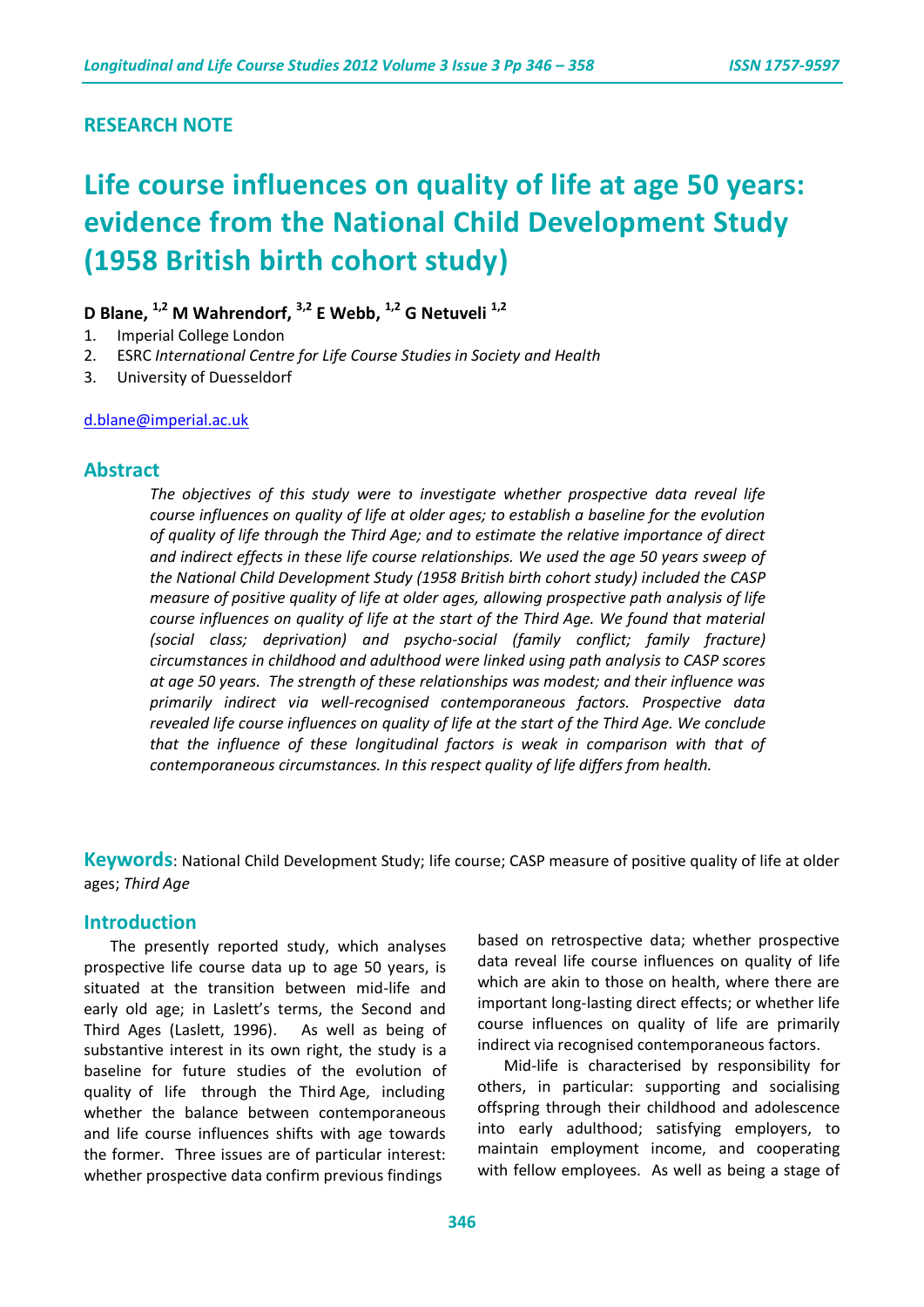life with high responsibilities, mid-life includes the experience of success or failure in achieving important goals and satisfying important nonmaterial needs (Willis, Martin, & Rocke, 2010). Among the latter, continued experience of control and autonomy and regular experience of personal achievement are core elements of quality of life (Higgs et al., 2003), which also influence later health (Jopp & Schmitt, 2010).

Recent increases in life expectancy at middle age and the spread of second pensions, both private and occupational, which in some countries supplement the State Pension, have combined to create a new phase of the life course which Laslett has christened the *Third Age* (Laslett, 1996)*.* This Third Age lies between the end of family formation and paid employment, on the one hand, and the onset of physical dependency on the other. Freed of responsibility for children and to employer and in reasonable health and financial circumstances, a person, perhaps for the first time in their life, can concentrate on self and self-realisation. Although the concept of the Third Age has its critics, such as Bury (1995) who wondered whether it is a middle class phenomenon, and Gilleard & Higgs (2000), who stress the diversity of responses to this stage of life, it undoubtedly points to the potentially positive opportunities opening up to a growing proportion of people in early old age. The Third Age does not have specified age limits, but most descriptions would include the ages 55-75 years.

Previous research has identified the main predictors of positive quality of life in early old age as contemporaneous good physical functioning, financial adequacy, an absence of clinical depression, good quality personal relationships & frequent social contact, participation in social and voluntary activities and, negatively, being unable to move residence from a disliked neighbourhood (Bowling, Farquhar, & Browne, 1991; Farquhar, 1995; Bowling, 1995; Bowling, 1996; Wiggins et al., 2004: Netuveli et al., 2006; Wahrendorf et al.*,* 2006; Knesebeck, Ovd *et al.,* 2007; Siegrist & Wahrendorf, 2009; Wahrendorf & Siegrist, 2010; Webb et al.*,* 2011). The current evidence suggests that these same factors account for short term change in quality of life (Webb et al., 2011), but that any longterm life course effects are either non-existent or weak (Blane et al., 2004). In this respect, quality of life at older ages seems to differ from physical health, where life course effects can be long-term

and powerful (Davey Smith et al*.,* 1997; Montgomery et al., 2000; Langenberg et al*.,* 2003; Kuh et al., 2006; Langenberg et al*.,* 2006;).

In contrast to the evidence relating to life course influences on physical health at older ages, which have come from prospective data, previous investigations of potential life course effects on quality of life at older ages have had to depend on retrospective data (Blane et al., 2004; Siegrist & Wahrendorf, 2009). The present research note corrects this deficiency by using prospectively collected life course data to investigate whether circumstances during childhood and adulthood influence quality of life at the start of the Third Age. We hypothesise that such effects will appear prospectively, with some direct effects in addition to indirect effects via the recognised contemporaneous factors mentioned above.

# **Methods**

## **Data**

The National Child Development Study (NCDS), also known as the 1958 British birth cohort study, sampled all those born in England, Wales and Scotland during one week in 1958. Study participants have been re-visited periodically to produce a prospective longitudinal data set, which is deposited on open academic access at the UK Data Archive. The presently reported NCDS analyses use information collected at birth and from follow-up sweeps at ages 7, 11, 16, 23, 33 and 50 years.

Missing data, due to sample attrition, item nonresponse and so forth, are a significant problem in birth cohort studies such as NCDS, whose original sample of some 18,000 births reduced to, at best, around 7,000 with complete data in the present analyses at age 50 years. We have addressed this problem by means of multiple imputation. Imputation was conducted on all NCDS members interviewed in 2008 (N=9790), thereby excluding all who had left the study due to death and other reasons. Results from both data sets, complete and imputed, are shown.

## **Operationalisation**

The logic of the investigation was to start from the main contemporaneous influences on quality of life at older ages, about which there is a secure consensus, to specify features of childhood and adult life which plausibly might feed into them and,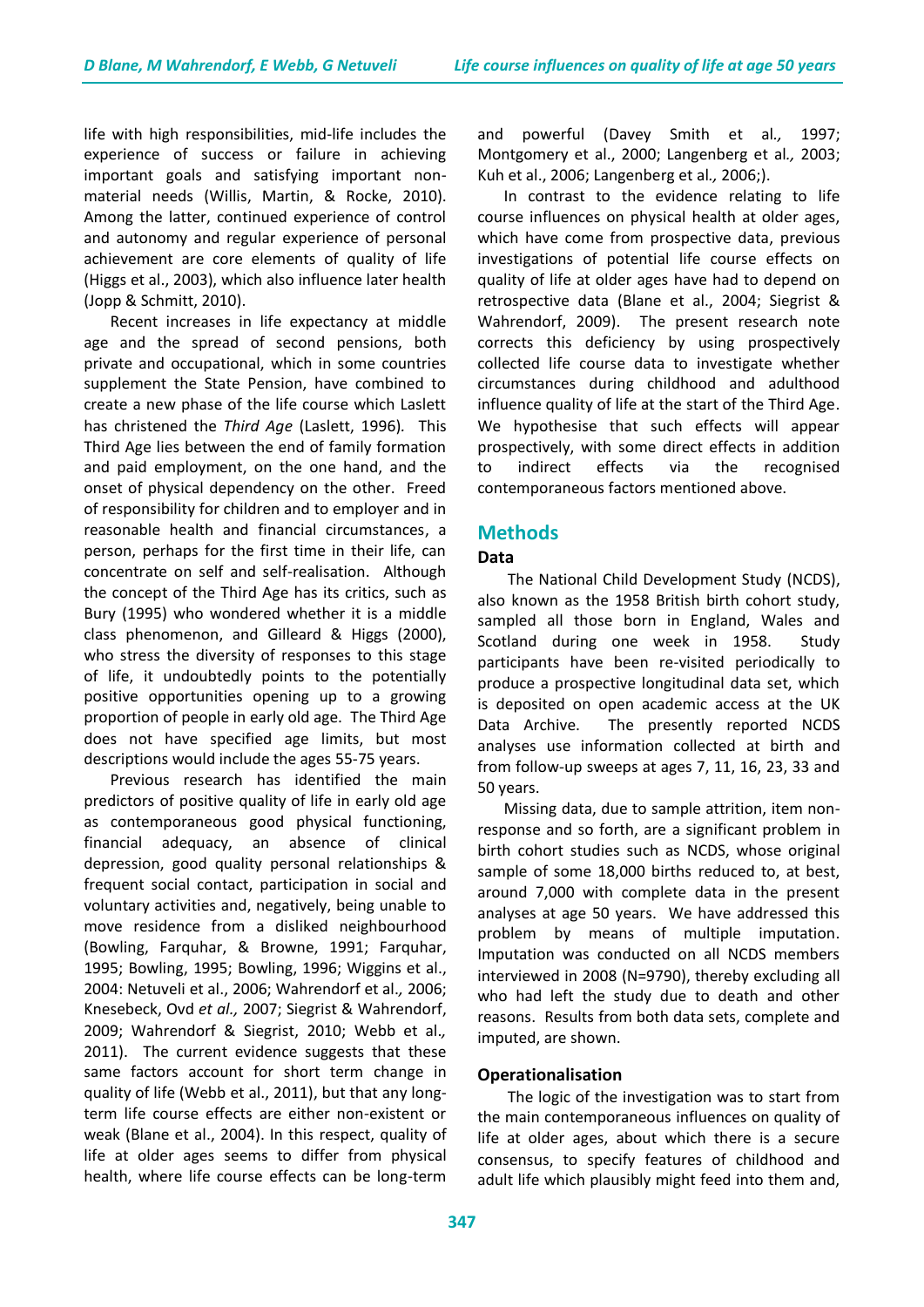thereby, to identify any unexplained influences which appear as direct effects. Life course material disadvantage was operationalised in terms of social class and deprivation, which are seen as potential influences on financial adequacy and physical functioning in early old age. The parallel psychosocial disadvantages are family conflict and family fracture (divorce or separation of parents, or death of one or both parents), impacting later clinical depression and social participation (the term clinical depression is used to distinguish it from transient feelings of unhappiness, not to imply validation by clinical interview).

#### **Measures during childhood and adulthood**

(a) Social class was measured using the Registrar General's classification of occupations, aggregated into social classes V-IIIM (manual) and IIIN-I (non-manual), based on father's occupation in 1958, when the NCDS participant was born, and the NCDS participant's own occupation at age 33 years. (b) Accumulated deprivation during childhood was measured using the sum of four binary items, giving a scale 0-4. The items were: father being in social class V or IV when the NCDS participant was born; family having reported financial difficulties when the NCDS participant was aged 7 years; NCDS participant having received free school meals at age 11 years; family having reported financial difficulties when the NCDS participant was aged 16 years. Accumulated deprivation during adulthood was measured using the sum of three binary items at ages 23 and 33 years, giving a scale 0-6: occupying crowded residential accommodation; receiving welfare benefits; living in rented accommodation. (c) Family conflict was measured by whether or not the school health visitor reported parental discord when the NCDS participant was aged 7 years. The NCDS data set does not contain a comparable measure at 23 or 33 years, so family fracture at age 33 years was used instead. (d) Family fracture during childhood and at age 33 years were measured as divorce, separation or death of parent(s) before the NCDS participant was aged 7 years; and divorce, separation or death of spouse by age 33 years.

#### **Measures at age 50 years**

Financial situation was measured using a five category variable from the question whether the household of the NCDS participant experienced

financial difficulties  $(1 = none; 5 = great$  difficulties). We considered limiting illness was indicated by the SF36 physical functioning score (0-100 re-scaled 0- 10). Clinical depression was measured by the nineitem version of the Malaise Inventory (Rutter, Tizzard, & Whitmore, 1970) on a continuous scale 0- 9, where a score of four or more is considered indicative of depression. Social participation was measured as a score based on the past, current and active membership of civil society organisations, such as parents' associations, religious groups, political parties and social and voluntary organisations. We used these variables either as continuous or as multiple categories to use the maximum information captured within them.

Quality of life was measured in its positive, *Third Age,* sense (Higgs et al*.,* 2003; Hyde et al*.,* 2003) by CASP-12 version 2 (Wiggins et al*.,* 2008), which consists of 12 Likert-scaled items, each scored 0-3, that access the dimensions of control, autonomy, self-realisation and pleasure. Although CASP was developed to study the third age, by focusing on the psychosocial needs of this age group, we assume that its domains are relevant also to the mid-life period where, as mentioned previously, the experience of control and autonomy and regular experiences of personal achievement are important for quality of life (Willis, Martin, & Rocke, 2010) and later health (Jopp & Schmitt, 2010). CASP-12v.2 has a range of 0-36. For comparing size effects, the difference in mean CASP-12v.2 scores between those with no current long-standing illness and those with a current limiting long-standing illness, in this NCDS sample, is 4.9 units on the CASP-12v.2 scale.

## **Analysis**

Data were analysed in STATA version 11 for descriptive analyses and Mplus version 4 for path analyses, with SEM models of direct and indirect effects, using WLSMV, as binary variables in the paths (Muthen, 2011). The multiple imputation created five sets of data with missing values imputed, giving 97% efficiency based on a comparison of the confidence interval in the imputed data with the confidence interval of the results obtained from the data if there was no missing information (Rubin, 1987). Path analysis disaggregated the relationships between the material and psycho-social features of childhood

and adulthood, on the one hand, and quality of life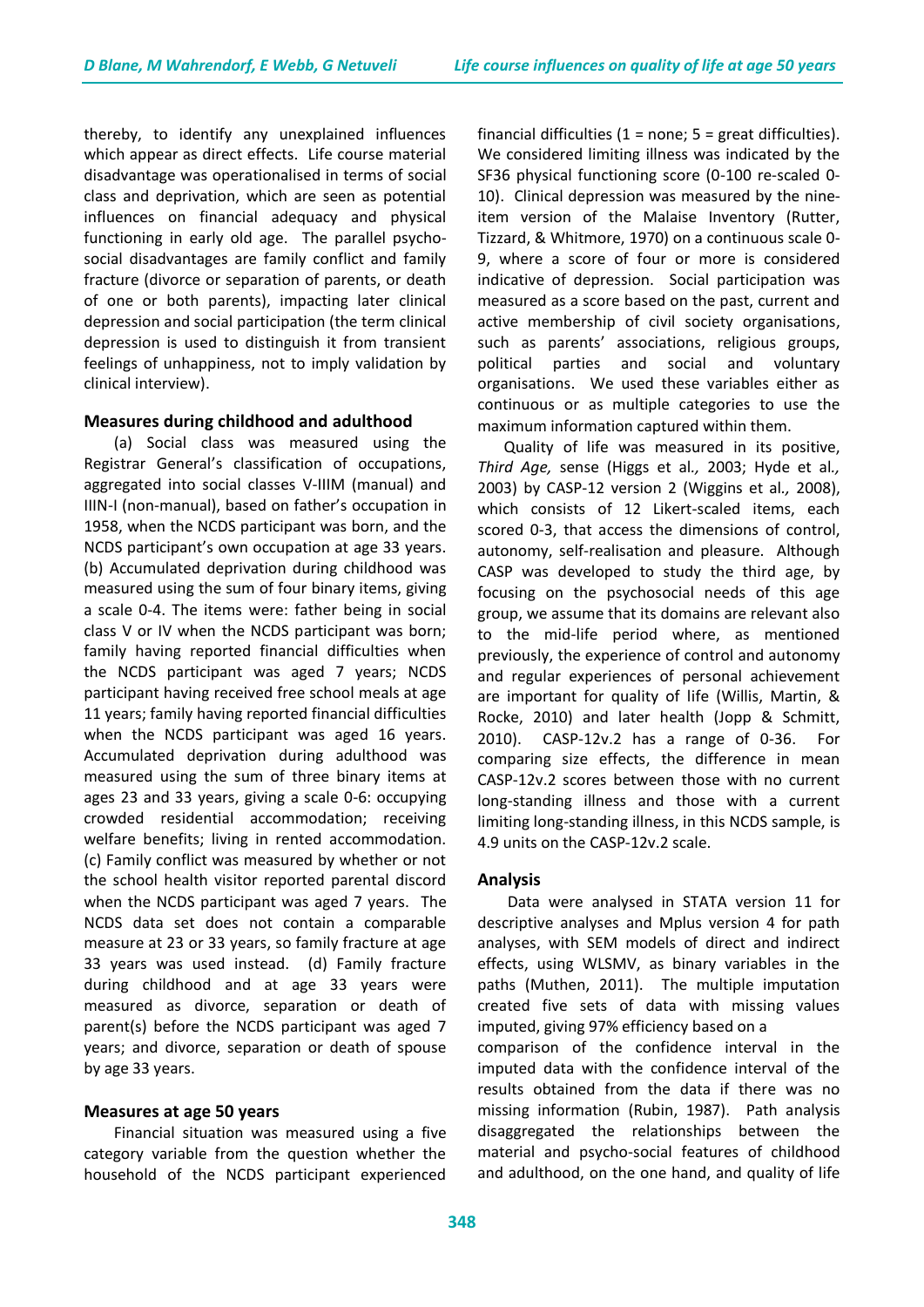at age 50 years, on the other, into direct effects and indirect effects acting via those factors at age 50 years which are known to influence quality of life. Given that gender did not interact with childhood exposures, gender was adjusted in all models.

# **Results**

Moderate to severe financial difficulties were experienced by 7.5% of the sample. The average SF36 physical functioning score was 1.4 (SD 2.2), with 29.9% of the sample above this level. The mean Malaise Inventory score measuring depression was 1.5 (SD 1.9), with 14.7% recording scores of four or more (indicating clinical depression). The maximum value of the social participation score was 29 out of a possible 50; with a mean value of 26.4 (SD 3.3) and 58.9% above this value (results not shown).

Table 1 shows that mean quality of life at age 50 years, as measured by CASP-12v.2, varies between those who had been in non-manual and manual social classes at birth (difference: 0.95 CASP units; p<0.001) and at age 33 years (difference: 1.17 CASP units; p<0.0001), with non-manual having the higher quality of life.

It is related in a stepwise fashion also to the level of deprivation experienced during childhood (difference 0-3 items: 2.87 CASP units; test for trend p<0.0001) and adulthood (difference 0-6 items: 4.34 CASP units; test for trend p<0.0001), with the least deprived having the highest quality of life.

In terms of psychosocial factors, mean quality of life at age 50 years, as measured by CASP-12v.2, is associated with family conflict at age 7 years (difference: 1.54 CASP units; p<0.0001) and with family fracture during childhood (difference: 1.52 CASP units; p<0.0001), but not with family fracture at age 33 years (difference: 0.44 CASP units; p 0.132).

In six out of the seven instances, the difference between the complete case and imputed means is small; the modest exception is deprivation during adulthood.

Figures 1-4 show the results of the path analyses. Following the convention to present the most parsimonious model, a path is shown only when its coefficient is significant statistically at the 95% level or above. The path coefficients are standardised beta coefficients, allowing comparison of relative importance. The un-bracketed coefficients are derived from complete data, while the bracketed coefficients are derived from the imputed data.

Below each path diagram, a table reports the contribution of the various pathways to the relationship between childhood circumstances and quality of life at age 50 years, in both CASP and standard deviation units. The final column shows the share of each pathway. In Figure 1 for example, of the effect of father's social class at birth on quality of life at age 50 years : 26% goes through social class at 33 years and its impact on quality of life at 50 years ; 45% goes through social class at 33 years and its impact on financial situation at 50 years; and 29% goes through social class at 33 years and impact on limiting illness at 50 years.

Figure 1 shows: (1) social class at birth is directly associated with the NCDS member's social class at age 33 years and with limiting illness at age 50 years; with the former having the stronger effect - so, if you are born into a working class family, you are more likely in early adulthood to be working in a manual occupation and to enter early old age with a limiting illness; (2) social class at 33 years is directly associated with financial situation and limiting illness at 50 years, as well as having a residual positive direct effect on quality of life at  $50 -$  if you are a manual worker, you are more likely to enter early old age with financial and health problems although, in partial compensation, some aspect of working class life, perhaps its generosity, will enhance your later quality of life; (3) both financial situation and limiting illness at 50 years have inverse direct effects on contemporaneous quality of life – entering early old age with financial and health problems reduces quality of life. The variables included in the model explain 44% of the relationship between social class at birth and quality of life at 50 years. The combined direct and indirect effects of life course (childhood and 33 years) circumstances on quality of life at 50 years is modest compared with the influence of contemporaneous financial situation and limiting illness. The coefficients derived from the imputed data set, differ little from those based on complete cases.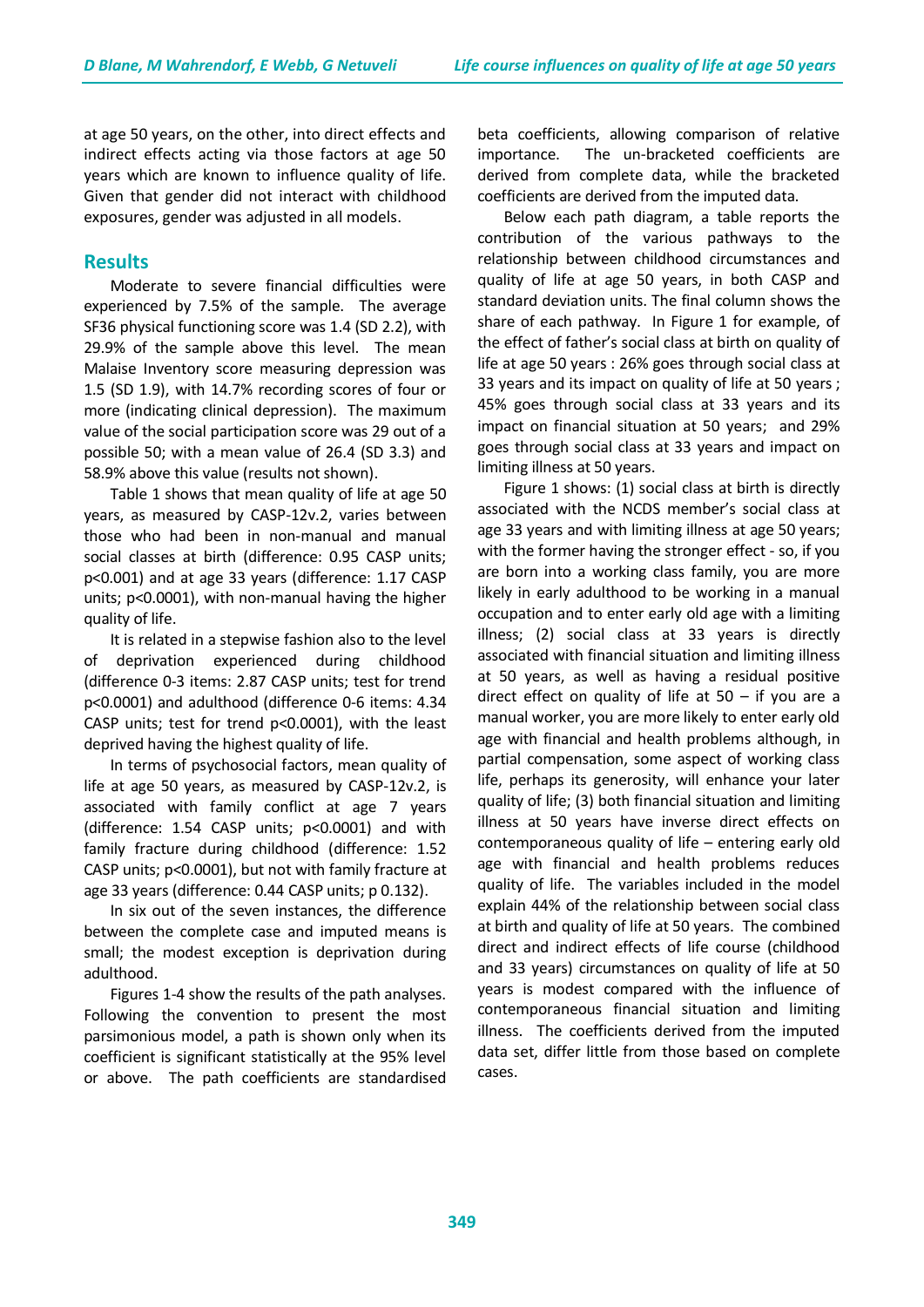## **Table 1**. **Quality of life (mean CASP-12v.2) at age 50 years by circumstances in childhood and adulthood; complete and imputed data**

|                      | Childhood               |       |              |      |              | <b>Adulthood</b> |                    |       |              |              |       |              |
|----------------------|-------------------------|-------|--------------|------|--------------|------------------|--------------------|-------|--------------|--------------|-------|--------------|
|                      | All available data      |       |              |      | Imputed data |                  | All available data |       |              | Imputed data |       |              |
|                      | N                       | Mean  | 95%CI        | N    | Mean         | 95%CI            | N                  | Mean  | 95%CI        | Ν            | Mean  | 95%CI        |
| Social Class*        |                         |       |              |      |              |                  |                    |       |              |              |       |              |
| Non-                 | 2385                    | 26.83 | 26.61, 27.05 | 2862 | 26.76        | 26.56, 26.96     | 4509               | 26.65 | 26.34, 26.62 | 6021         | 26.48 | 26.49, 26.82 |
| Manual               | 5439                    | 25.88 | 25.73, 26.04 | 6928 | 25.65        | 25.51, 25.79     | 2564               | 25.48 | 24.97, 25.36 | 3769         | 25.16 | 25.25, 25.70 |
| Deprivation counts** |                         |       |              |      |              |                  |                    |       |              |              |       |              |
| 0                    | 2903                    | 26.67 | 26.46, 26.87 | 2627 | 26.8         | 26.59, 27.01     | 2304               | 27.1  | 26.97, 27.41 | 2195         | 27.19 | 26.88, 27.31 |
| $\mathbf{1}$         | 4731                    | 26.02 | 25.85, 26.18 | 5585 | 25.92        | 25.77, 26.07     | 3507               | 26.46 | 26.28, 26.62 | 4055         | 26.45 | 26.28, 26.65 |
| $\overline{2}$       | 751                     | 25.33 | 24.91, 25.76 | 1096 | 25.35        | 25.00, 25.70     | 1615               | 24.99 | 24.97, 25.48 | 2051         | 25.22 | 24.69, 25.29 |
| 3                    | 244                     | 23.8  | 22.97, 24.63 | 482  | 23.49        | 22.87, 24.10     | 608                | 24.74 | 24.17, 24.94 | 1007         | 24.56 | 24.23, 25.24 |
| 4                    |                         |       |              |      |              |                  | 196                | 23.78 | 22.36, 23.76 | 365          | 23.06 | 22.86, 24.69 |
| 5                    |                         |       |              |      |              |                  | 46                 | 22.76 | 19.74, 22.47 | 117          | 21.1  | 20.77, 24.75 |
|                      | <b>Family fracture#</b> |       |              |      |              |                  |                    |       |              |              |       |              |
|                      | 8295                    | 26.17 | 26.05, 26.30 | 9395 | 26.02        | 25.91, 26.14     | 4982               | 26.55 | 25.92, 26.16 | 8905         | 26.04 | 26.39, 26.70 |
|                      | 334                     | 24.65 | 23.95, 25.35 | 395  | 24.8         | 24.17, 25.42     | 405                | 26.11 | 24.88, 25.70 | 885          | 25.29 | 25.54, 26.68 |
|                      | <b>Family conflict#</b> |       |              |      |              |                  |                    |       |              |              |       |              |
|                      | 6284                    | 26.29 | 26.15, 26.43 | 9293 | 26.04        | 25.93, 26.16     |                    |       |              |              |       |              |
|                      | 324                     | 24.75 | 24.06, 25.44 | 497  | 24.6         | 24.02, 25.17     |                    |       |              |              |       |              |

*Notes.*

*\* Childhood: at birth. Adulthood: at 33 years.*

*\*\* Childhood: father's social class at birth, family financial difficulties at age 7, free school meals at age 11, and family financial difficulties at age 16. Adulthood: living in crowded accommodation, receipt of benefits, and living in rented accommodation at ages 23 and 33.*

*‡Divorce, separation or death of parent(s) at age 7; that of spouse at age 33.* 

*#Childhood: School health visitor reported parental discord at age 7.*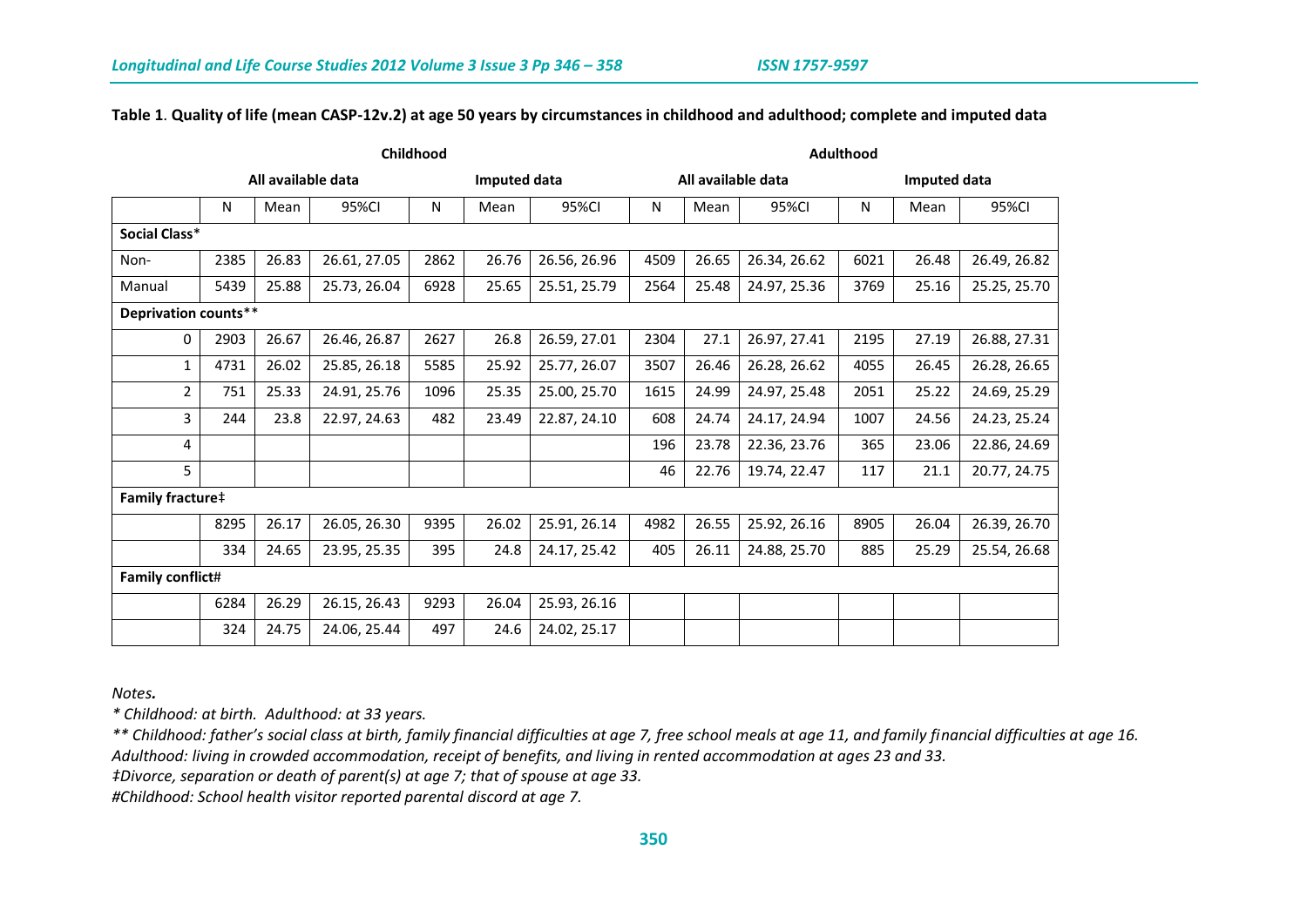**Figure 1. Path analysis of father's social class at time of NCDS member's birth and NCDS member's quality of life (CASP-12v.2) at age 50 years; results for complete data (N=6552) and imputed data [N= 9790]**



# *Effect of father's social class at birth on quality of life at 50 years*

| <b>Paths</b>                                           | <b>Effect</b>       |                     | Contribution |
|--------------------------------------------------------|---------------------|---------------------|--------------|
|                                                        | <b>CASP</b> units   | SD units            | %            |
| Social class @33                                       | $0.217$ [0.262]     | $0.017$ [0.020]     | 26 [26]      |
| Social class @33 > Financ'l<br>situation $@$ 50        | $-0.372$ $[-0.461]$ | $-0.030$ $[-0.036]$ | 45 [45]      |
| Social class $@33>$ Limiting<br>illness $@$ 50         | $-0.241$ $[-0.290]$ | $-0.019$ $[-0.022]$ | 29 [29]      |
| Total indirect effects                                 | $-0.396$ $[-0.489]$ | $-0.032$ $[-0.038]$ | 100 [100]    |
| Proportion of total association explained by the model | 44%                 |                     |              |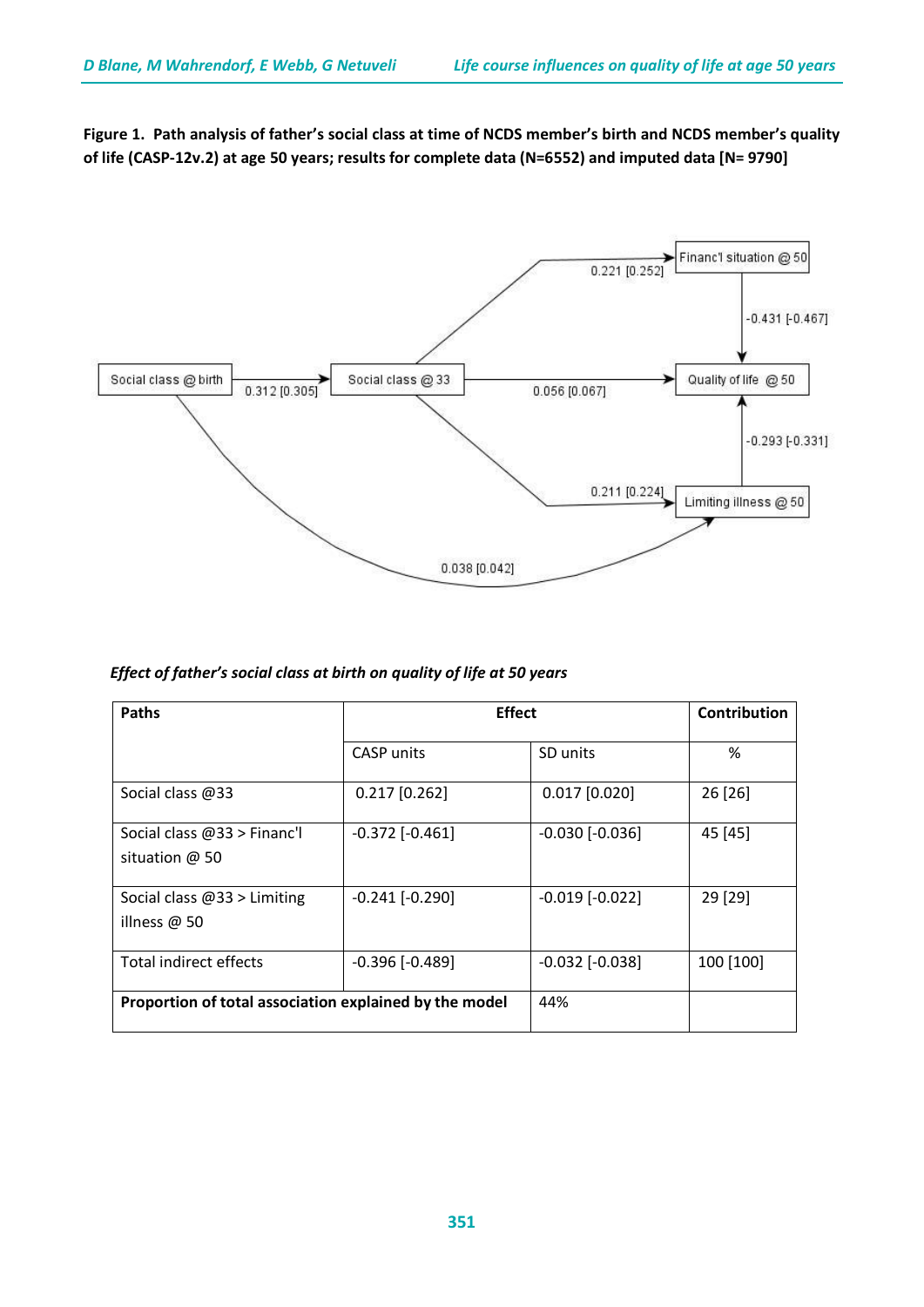Figure 2 shows that: (1) deprivation during childhood has direct effects on deprivation at age 33 years and on financial situation and limiting illness at 50 years, with the former having the strongest effect; (2) deprivation at 33 years has direct effects on financial situation and limiting illness at 50 years, although unlike social class at 33 there is no direct effect on quality of life; (3) as in Figure 1, financial situation and limiting illness at 50 years have inverse direct effects on contemporaneous quality of life.

**Figure 2**. **Path analysis of accumulated material deprivation during NCDS member's childhood and adolescence and their quality of life (CASP-12v.2) at age 50 years; results for complete data (N=3147) and imputed data [N=9790]**



#### *Effect of childhood and adolescent deprivation on quality of life at 50 years.*

| Path                                                   | <b>Effect</b>       | Contribution        |           |
|--------------------------------------------------------|---------------------|---------------------|-----------|
|                                                        | <b>CASP</b> units   | SD units            | %         |
| Deprivation $@33$ > Financ'l situation $@50$           | $-0.134$ $[-0.208]$ | $-0.017$ $[-0.028]$ | 68 [68]   |
| Deprivation $@33>$ Limiting illness $@50$              | $-0.064$ $[-0.115]$ | $-0.008$ $[-0.016]$ | 32 [32]   |
| Total indirect effects                                 | $-0.198$ $[-0.323]$ | $-0.025$ $[-0.044]$ | 100 [100] |
| Proportion of total association explained by the model | 32%                 |                     |           |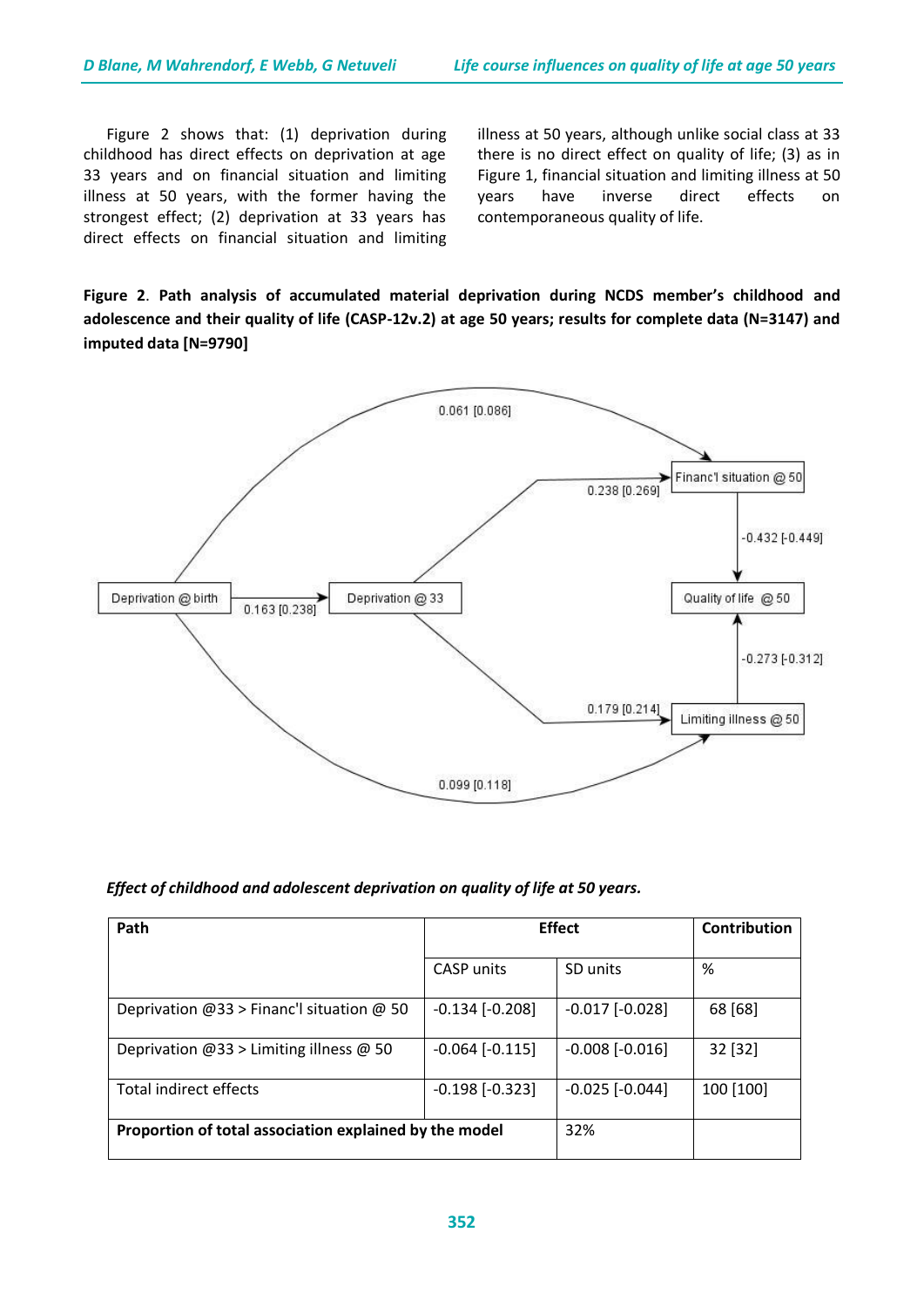Figure 3 shows that: (1) family conflict at age 7 years has direct effects on depression and social participation at 50 years, but no direct effect on family fracture at 33 years; (2) family fracture at 33 years has direct effects on depression and social participation at 50 years; (3) both depression and social participation at 50 years have inverse direct effects on contemporaneous quality of life.

**Figure 3. Path analysis of family conflict when NCDS member was aged seven years and NCDS member's quality of life (CASP-12v.2) at age 50 years; results for complete data (N=4619) and imputed data [N=9790]**



| Effect of family conflict at seven on quality of life at 50 years. |  |
|--------------------------------------------------------------------|--|
|--------------------------------------------------------------------|--|

| Path                                                   |                     | <b>Effect</b>       | Contribution |
|--------------------------------------------------------|---------------------|---------------------|--------------|
|                                                        | CASP units          | SD units            | %            |
| Depression @50                                         | $-0.713$ $[-1.065]$ | $-0.024$ [0.003]    | 87 [89]      |
| Social participation $@$ 50                            | $-0.104$ $[-0.128]$ | $-0.003$ $[-0.008]$ | 13[11]       |
| Total indirect effects                                 | $-0.817$ $[-1.193]$ | $-0.027$ $[-0.047]$ | 100 [100]    |
| Proportion of total association explained by the model | 87%                 |                     |              |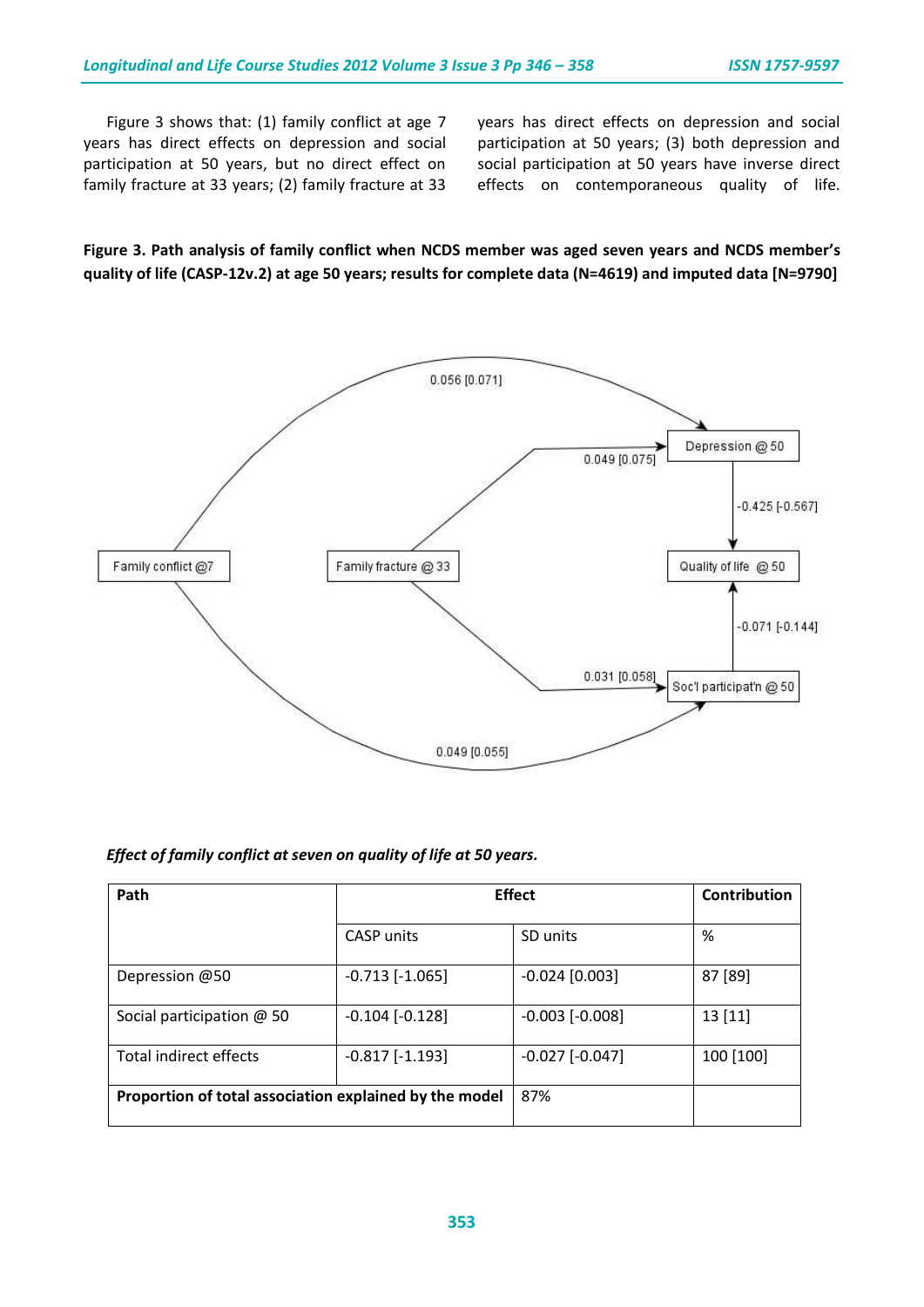Figure 4 shows that: (1) family fracture before age 7 years has a direct effect on depression at age 50 years, but no direct effect on family fracture at 33 years; (2) family fracture at 33 years has a direct effect on depression at 50 years; (3) both depression and social participation at 50 years have inverse direct effects on contemporaneous quality

of life; (4) three pathways are significant statistically only in the imputed data set: a direct path between family fracture before age 7 years and quality of life at 50 years; and paths to social participation at age 50 years from family fracture before age 7 and family fracture by age 33 years.

# **Figure 4. Path analysis of family fracture by the time the NCDS member was aged seven years and NCDS member's quality of life (CASP-12v.2) at age 50 years; results for complete data (N=5919) and imputed data[N=9790]**



 *Note. Dotted line refer to paths significant only in imputed datasets*

 *Effect of family fracture by age seven on quality of life at 50 years.*

| Path                                                   | <b>Effect</b>       |                     | Contribution |  |
|--------------------------------------------------------|---------------------|---------------------|--------------|--|
|                                                        | <b>CASP</b> units   | SD units            | %            |  |
| Depression @50                                         | $-0.609$ $[-0.776]$ | $0.019$ [0.026]     | 92 [60]      |  |
| Social Participation @50                               | $-0.050$ $[-0.135]$ | $-0.002$ $[-0.004]$ | 8[10]        |  |
| Total indirect effects                                 | $-0.659$ $[-0.911]$ | $-0.021$ $[-0.030]$ | 100 [70]     |  |
| Direct effects                                         | $0$ [-0.390]        | $0$ [-0.013]        | 0[30]        |  |
| Total effects                                          | $-0.659$ [1.301]    | $-0.021$ $[-0.043]$ | 100 [100]    |  |
| Proportion of total association explained by the model | 99%                 |                     |              |  |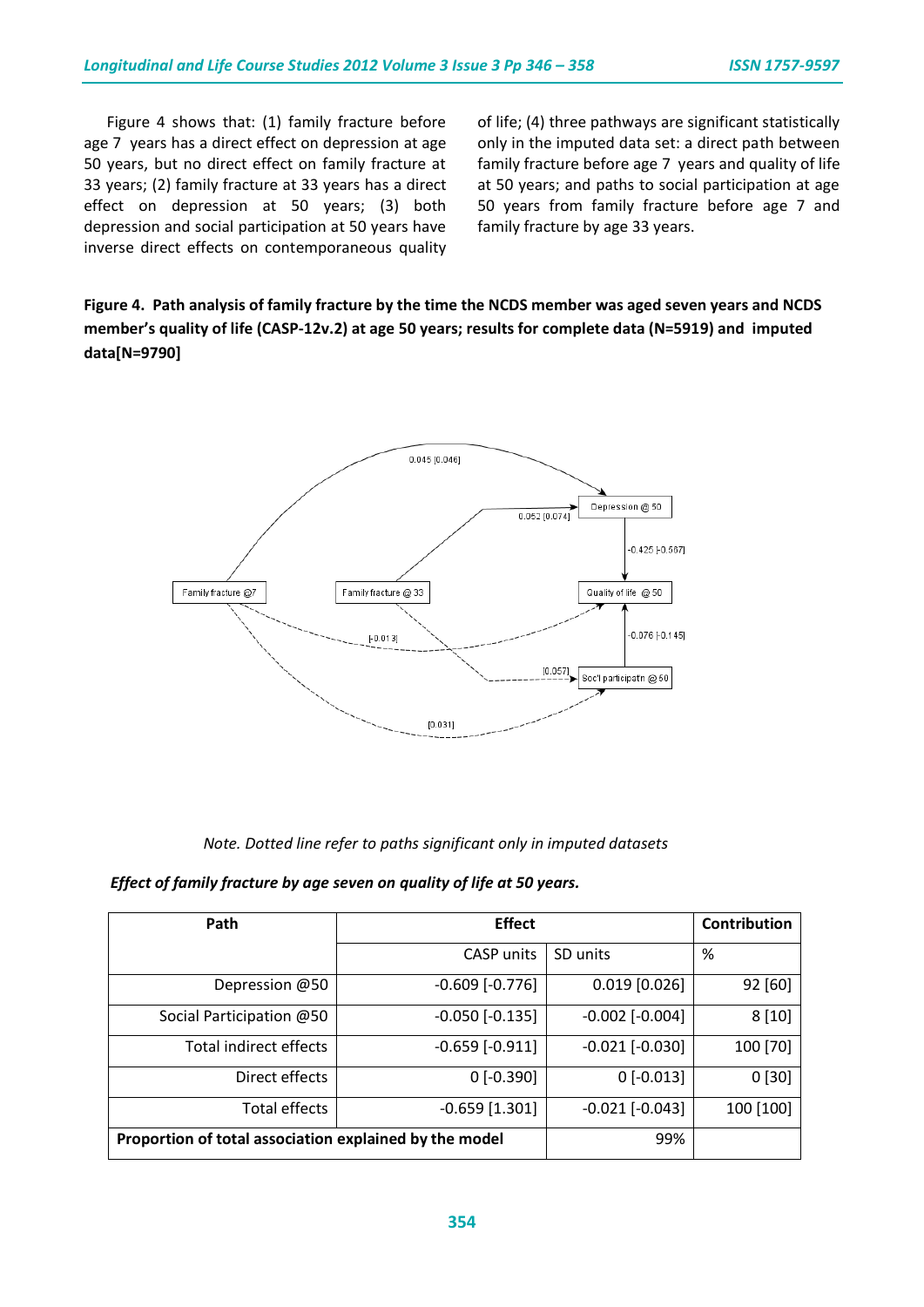## **Discussion**

The use of prospective data has revealed life course influences on quality of life at age 50 years which were not detected when broadly similar analyses were conducted on life course data collected retrospectively. Four things are worth noting about these life course influences. First, their effect is modest; only the experience of deprivation in childhood and deprivation at age 33 years have an effect approaching in size the effect of having a limiting illness. Second, their effect is modest also in comparison with the influence on quality of life of well-recognised contemporaneous factors, such as financial adequacy, physical functioning, clinical depression and social participation. Third, with few exceptions, the life course affects quality of life at 50 years indirectly, via influence on these well recognised contemporaneous factors; only social class at age 33 years and, in the imputed data set only, family fracture before age seven years have a direct impact on quality of life at 50. Finally, the modest and largely indirect nature of life course influences on quality of life differs from the life course influences on physical health, where long-term effects are integral to the aetiology and pathology of, for example, cardiovascular and respiratory disease.

Three potential weaknesses need to be considered. First, an important assumption when using multiple imputation is that data are missing at random. In the case of the NCDS this may not be an always appropriate assumption, although grounds for cautious confidence come from the fact that in the present analyses multiple imputation mostly did not revise the substantive results derived from complete data. Comparison between the coefficients from the complete and imputed data models is difficult, because they come from different data sets, but the similarity in the contribution of the different paths suggests that our models are valid. The one exception is the path model for family fracture at age seven years, where the imputed data showed three paths which were not significant statistically in the complete cases model and contemporaneous depression and social participation had stronger associations with quality of life. This exception may be due to the involvement of family fracture in the imputation of all missing dependant variables (primary outcome and mediators) in the regression equations. As a counter-balance, it is worth remembering that loss to follow-up in longitudinal studies tends to be greatest at the extremes of the social structure, thereby giving a conservative bias to results.

Second, we had the modest aim of showing the direct and indirect influences of childhood factors on adult wellbeing, so, when specifying our path models, we were thrifty in our use of variables, thereby exposing ourselves to the danger of omitting variables that might confound our models (Ploubidis & DeStavola, 2011).

Third, it is reasonable to protest that the *Third Age* does not start until after age 50 years, the age at which the outcome data used here were collected. The present findings come from the transition between mid-life and the Third Age; and should be seen as the baseline for future studies of early old age. It will be interesting to see whether the impact of life course influences on quality of life become stronger and more direct as the NCDS cohort ages deeper into the *Third Age*.

Two substantive conclusions of the analyses here reported are interesting. The first is scientific: that different dimensions of life at older ages appear to vary in their sensitivity to life course influences. The second concerns policy: that material deprivation early in life can have a significant long-term effect, but that contemporaneous circumstances are nevertheless the key to *Third Age* quality of life. These are considered in greater detail below.

It is reasonable to assume that the various dimensions of life at older ages differ in their relationship to life course processes. Some dimensions may reflect primarily current circumstances and cultural context, while others involve changes that are written into the body's structure. Mapping such differences is part of life course research. Compare quality of life in this respect with diet and nutrition and physical health. The present paper has reported that life course influences on quality of life at the start of the *Third Age* are of a modest size, similar to those life course effects on nutrition at older ages found by Maynard and colleagues (Maynard et al., 2006). Using data from the Boyd Orr Cohort (Martin et al., 2005), namely dietary intake measured during childhood (household food inventory) and again in early old age (food frequency questionnaire), Maynard showed that the quality of a person's diet in early old age was strongly associated with their current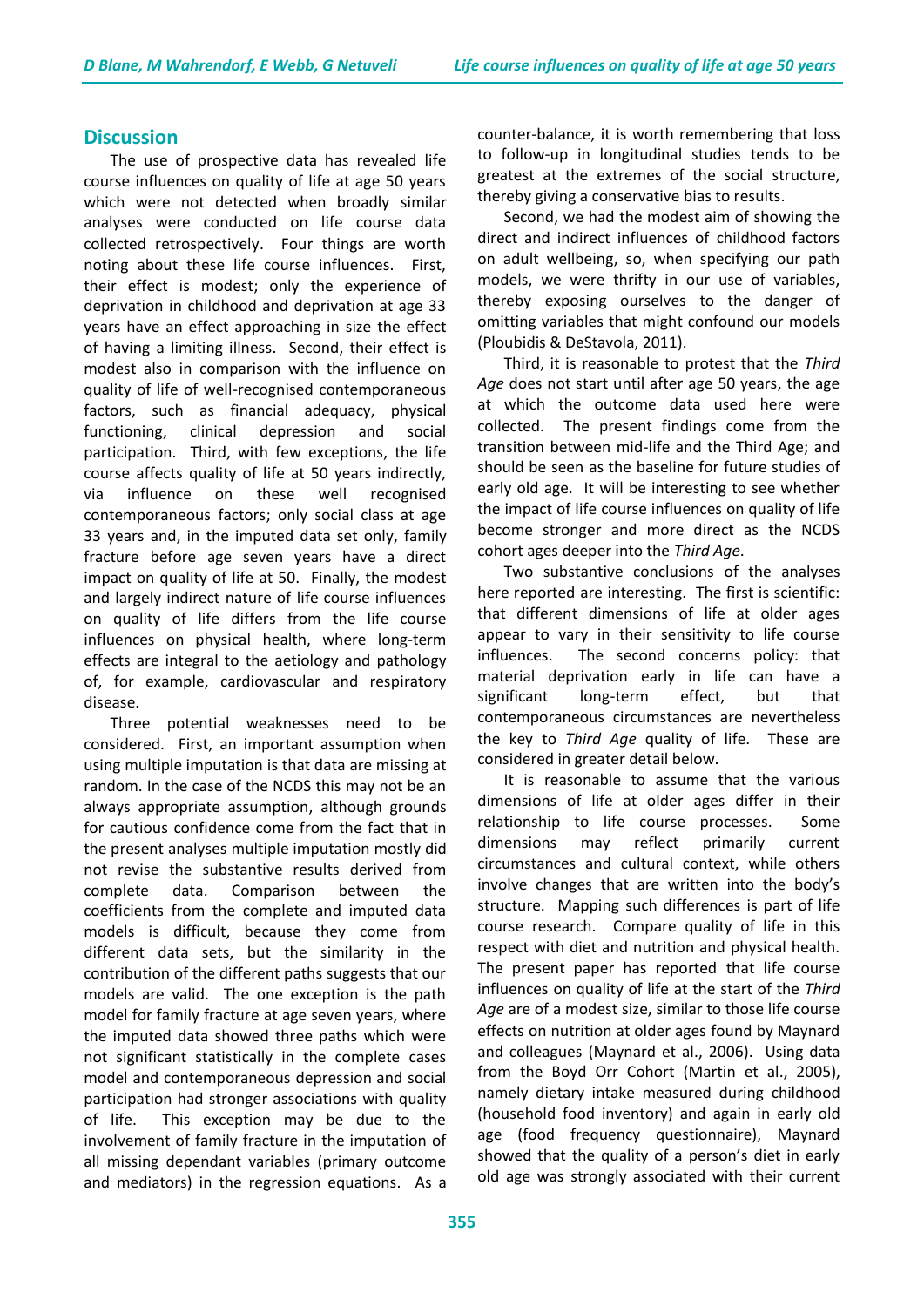way of life (financial and marital circumstances; tobacco smoking) but that, even after allowing for these contemporaneous factors, vegetable consumption in childhood predicted dietary quality 60 years later.

Life course influences on physical health at older ages appear to be stronger than those on quality of life or nutrition. Using data from a subsample of the Boyd Orr Cohort who had completed a lifegrid (Blane et al*.,*1999), Montgomery and colleagues showed that slow pre-pubertal growth, interpreted as an indicator of psycho-social stress during childhood, interacted with later occupational stress during adulthood to raise blood pressure in early old age (Montgomery et al*.,* 2000); findings which were replicated in the National Survey of Health and Development (Langenberg et al*.,* 2005).

The variability between quality of life, nutrition and health, in the importance of life course influences, prompts the question of how other aspects of life at older ages might behave. Montgomery's work on resilience (Osika et al., 2006; Montgomery et al*.,* 2007; Osika & Montgomery, 2008) suggests that more complex relationships are possible in which, for example, early life advantage can paradoxically be a disadvantage when faced with adversity at older ages (the disappointment paradox).

Of the life course exposures investigated here, material deprivation during childhood and adulthood had the most substantial effects on quality of life at age 50 years. This is a

demonstration of a relationship found previously in cross-sectional data from the English Longitudinal Study of Ageing, where social class differences in quality of life at ages 50-74 years were largest in those unemployed or permanently sick (Blane et al*.,* 2007). In the presently reported analyses, these relationships were indirect, via contemporaneous financial adequacy and physical functioning.

The work of Morris and colleagues on the Minimum Income for Healthy Living (MIHL) is relevant to both financial adequacy and physical functioning at older ages. Morris found that the UK State Pension in 2007 provided only two-thirds of the Minimum Income for Healthy Living for an older person without disability, and that even the higher UK Pension Credit Guarantee was some £12 pounds per person per week less than MIHL (Morris et al*.,* 2007). The weekly shortfall in income will be greater for older people with disability and impaired physical functioning. With good reason, Goldblatt and Marmot's recent policy review of health inequalities in England and Wales emphasised the importance of the Minimum Income for Healthy Living (Marmot Review 2010).

# **Conclusions**

Prospective data reveal life course influences on quality of life at the start of the *Third Age*. The influence of these longitudinal factors mainly is indirect and weak in comparison with that of contemporaneous circumstances. In this respect quality of life differs from health.

# **Acknowledgements**

 Professor Harvey Goldstein gave us the idea of including adult circumstances in our analyses. The comments of our anonymous reviewers improved greatly our original text. ESRC *International Centre for Life Course Studies in Society and Health* (ICLS) provided the intellectual context of this work. And UK Economic and Social Research Council funded ICLS: Award number: RES-596-28-0001.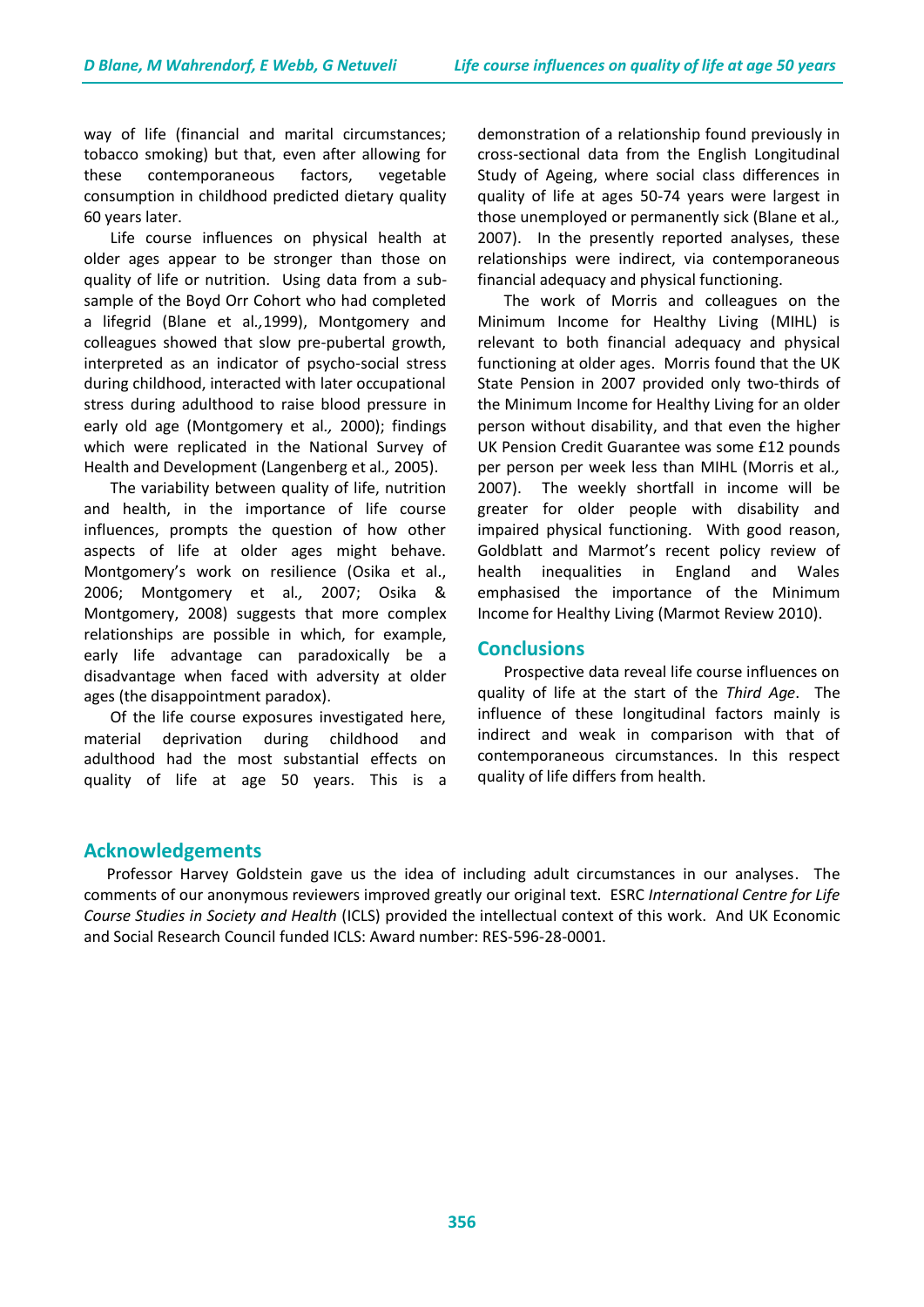## **References**

- Blane, D., Berney, L., Davey Smith, G., Gunnell, D., & Holland, P. (1999). Reconstructing the life course: a 60 year follow-up study based on the Boyd Orr cohort. *Public Health,* 113, 117-124.
- Blane, D., Netuveli, G., & Bartley, M. (2007). Does quality of life at older ages vary with socio-economic position? *Sociology* 41, 717-726.
- Blane, D., Higgs, P., Hyde, M., & Wiggins, R. (2004). Life course influences on quality of life in early old age. *Social Science and Medicine* 58, 2171-2179.
- Bowling, A., Farquhar, M., & Browne, P. (1991). Life satisfaction and associations with social networks and support variables in three samples of elderly people. *International Journal of Geriatric Psychiatry* 6, 549-566.
- Bowling, A. (1995). The most important things in life: comparisons between older and younger population age groups by gender; results from a national survey of the public's judgements. *International Journal of Health Sciences* 6, 169-175.
- Bowling, A. (1996). The effects of illness on quality of life: findings from a survey of households in Great Britain. *Journal of Epidemiology and Community Health* 50, 149-155.
- Bury, M. (1995). Ageing, gender and sociological theory. In S. Arber, & J. Ginn (Eds.), *Connecting Gender and Ageing* (pp.15-30). Philadelphia: Open University Press.
- Davey Smith, G., Hart, C., Blane, D., Gillis, G., & Hawthorne, V. (1997). Lifetime socioeconomic position and mortality: prospective observational study. *British Medical Journal* 314, 547-552.
- Farquhar, M. (1995). Elderly people's definitions of quality of life. *Social Science and Medicine* 41, 1439- 1446.
- Gilleard, C., & Higgs, P. (2000). *Cultures of Ageing.* London: Prentice Hall.
- Higgs, P., Hyde, M., Wiggins, R., & Blane, D. (2003). Researching quality of life in early old age: the importance of the sociological dimension. *Social Policy and Administration* 37, 239-252.
- Hyde, M., Wiggins, R., Higgs, P., & Blane, D. (2003). A measure of quality of life in early old age: the theory, development and properties of a needs satisfaction model (CASP-19). *Aging and Mental Health* 7, 186-194.
- Jopp, D., & Schmitt, M. (2010). Dealing with negative life events: differential effects of personal resources, coping strategies and control beliefs. *European Journal of Ageing* 7, 167-180. doi: 10.1007/s10433- 010-0160-6.
- Knesebeck, Ovd., Wahrendorf, M., Hyde, M., & Siegrist, J. (2007). Socio-economic position and quality of life among older people in 10 European countries: results of the SHARE study. *Ageing and Society* 27, 269-284.
- Kuh, D., Hardy, R., Butterworth, S., Okell, L., Richards, M., Wadsworth, M., Cooper, C., & Sayer, A. (2006). Developmental origins of midlife physical performance: evidence from a British birth cohort. *American Journal of Epidemiology* 164, 110-121.
- Langenberg, C., Hardy, R., Kuh, D., Brunner, E., & Wadsworth, M. (2003). Central and total obesity in middle aged men and women in relation to lifetime socioeconomic status: evidence from a national birth cohort. *Journal of Epidemiology and Community Health* 57, 816-822.
- Langenberg, C., Hardy, R., Breeze, E., Kuh, D., & Wadsworth, M. (2005). Influence of short stature on the change in pulse pressure, systolic and diastolic blood pressure from age 36 to 53 years : an analysis using multilevel models. *International Journal of Epidemiology* 34, 905-913.
- Langenberg, C., Kuh, D., Wadsworth, M., Brunner, E., & Hardy, R. (2006). Social circumstances and education: life course origins of social inequalities in metabolic risk in a prospective national birth cohort. *American Journal of Public Health* 96, 2216-2221.
- Laslett, P. (1996). *A Fresh Map of Life* (2<sup>nd</sup> Edition). London: Macmillan Press.
- Marmot Review. (2010). *Fair Society, Healthy Lives* : strategic review of health inequalities in England post-2010. London: Marmot Review.
- Martin, R., Gunnell, D., Pemberton, J., Frankel, S., & Davey Smith, G. (2005). Cohort profile : The Boyd Orr Cohort – an historical cohort study based on the 65 year follow-up of the Carnegie Survey of Diet and Health (1937-39). *International Journal of Epidemiology* 34, 742-749.
- Maynard, M., Gunnell, D., Abraham, L., Ness, A., Bates, C., & Blane, D. (2006). What influences diet at older ages? Prospective and cross-sectional analyses of the Boyd Orr cohort. *European Journal of Public Health* 16, 315-323.
- Muthén, B. (2011). Applications of causally defined direct and indirect effects in mediation analysis using SEM in Mplus. Retrieved from [http://www.statmodel.com/download/causalmediation.pdf.](http://www.statmodel.com/download/causalmediation.pdf)
- Montgomery, S., Berney, L., & Blane, D. (2000). Pre-pubertal growth and blood pressure in early old age. *Archives of Disease in Childhood* 82, 358-363.
- Montgomery, S., Netuveli, G., Hildon, Z., & Blane, D. (2007). Does financial disadvantage at older ages eliminate the potential for better health? *Journal of Epidemiology and Community Health* 61, 891- 895.